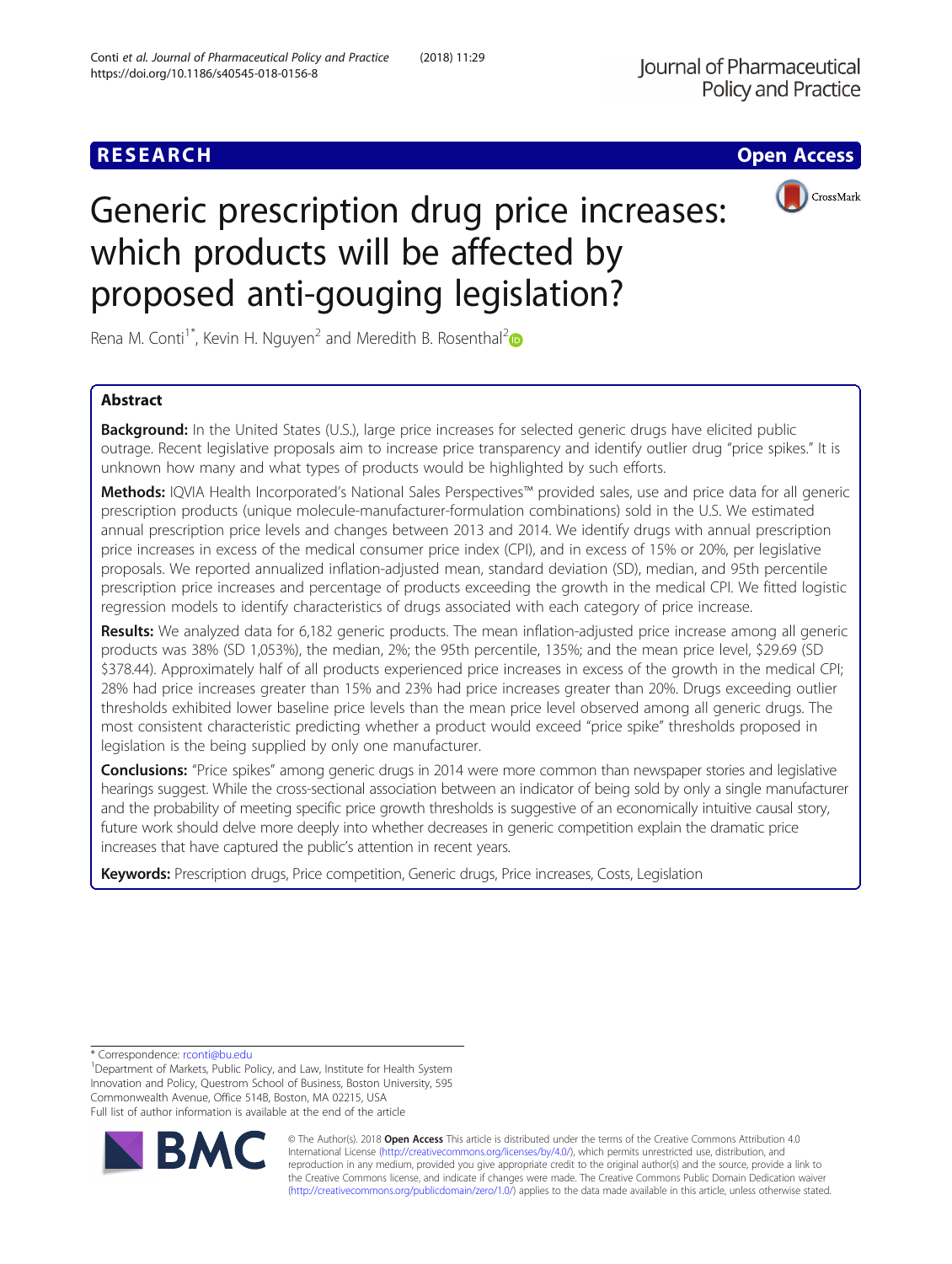#### Background

Some pharmaceutical companies and their executives are now household names in the United States (U.S.) thanks to publicity around their pricing practices  $[1-3]$  $[1-3]$  $[1-3]$  $[1-3]$ . In the U.S. the market for "off-patent" generic drugs is typically portrayed thus: demand for generics is strong since many are central to chronic disease treatment and entry among suppliers and subsequent price competition is vigorous, thereby placing downward pressure on pricing levels and trends. However, as the lay press and published studies have documented, there have been massive price increases for "off-patent" generics that tend to be the standard of care in selected diseases, such as the antibiotic doxycycline [\[4](#page-8-0)–[6\]](#page-8-0). Concern has also focused attention on price increases among generics that have few therapeutic competitors and may enjoy some market exclusivity [[6](#page-8-0), [7](#page-8-0)], such as Pyrimethamine (Daraprim<sup>™)</sup> used to treat toxoplasmosis and cystoisosporiasis and the epinephrine auto-injector (EpiPen™) used to treat anaphylaxis [\[8](#page-8-0)]. Indeed, in 2012–2013, the prices of some generics increased so much that they appear to have impacted national prescription drug spending [[9](#page-8-0)–[12](#page-8-0)]. These trends have ignited public fury [\[13\]](#page-8-0).

Public outcry has generated a corresponding flurry of activity by politicians [[14](#page-8-0)]. 2017 started out with President Trump tweeting that the "artificially high price of drugs" must be brought down "immediately." [[15](#page-8-0)] Acting on recommendations from an investigation by the U.S. Senate Committee on Aging, key legislators in the U.S. Congress introduced two federal bills in 2017: [[16](#page-8-0)] A U.S. Senate bill sponsored by Senators Franken and Klobuchar proposed increased transparency and routine assessments of drug price trends [\[17](#page-8-0)] and a bill sponsored by the late Senator McCain and Senator Baldwin proposed similar remedies [[18\]](#page-8-0). To date, neither have progressed out of committee and remain unenacted [\[19](#page-8-0)].

The states have been more successful in pursuing legislative action to address escalating drug prices [\[20](#page-8-0)]. California [[21](#page-8-0)], Louisiana [[22\]](#page-8-0), New York, Nevada and Vermont [[23\]](#page-8-0) have enacted price transparency laws, while Maryland [[24](#page-8-0)], has passed legislation requiring drug price transparency and defined explicit thresholds for identifying drugs exhibiting "price spikes," similar to the proposed Senate legislation. Oregon's legislature passed a similar drug transparency and price gouging bill in February 2018 ([https://www.statesmanjournal.com/](https://www.statesmanjournal.com/story/news/politics/2018/02/28/prescription-drug-price-transparency-bill-passes-oregon-house/382665002/) [story/news/politics/2018/02/28/prescription-drug-price-](https://www.statesmanjournal.com/story/news/politics/2018/02/28/prescription-drug-price-transparency-bill-passes-oregon-house/382665002/) [transparency-bill-passes-oregon-house/382665002/](https://www.statesmanjournal.com/story/news/politics/2018/02/28/prescription-drug-price-transparency-bill-passes-oregon-house/382665002/)).

The sheer volume of legislative proposals and the increasing likelihood of passage of these bills in 2017 and 2018 is new [[14](#page-8-0)], although there was substantive legislative activity on the topic of drug pricing dating back to 2009 [\[25](#page-8-0)] related to a number of high profile drug shortages and corresponding price increases were reported by consumer advocates and the U.S. Food and Drug Administration (FDA) [\[26,](#page-8-0) [27](#page-8-0)]. In the first 12 weeks of 2018 alone, 53 drug pricing transparency bills were introduced in 23 state legislatures [\[28\]](#page-8-0).

All of this activity begs a simple empirical question: How common are massive price increases among generic drugs and for which drugs do we see price increases significant enough to meet price-gouging thresholds set by current legislative proposals? Only three studies we are aware of have examined generic pricing trends, all of which have used subsets of national data and focused exclusively on oral generic drugs dispensed through retail pharmacies. The Government Accountability Office (GAO) analyzed Medicare Part D IQVIA data and found that from early 2010 to mid-2015 more than 20% of generic drugs had undergone reimbursement price increases of over 100%. The Centers for Medicare and Medicaid Services (CMS) analyzed prescriptions reimbursed under Medicaid fee for service (FFS) between July 1, 2013 and June 30, 2014 and measured pricing trends using data from the National Average Drug Acquisition Cost pricing files that measure drug acquisition costs for retail pharmacies. They found that generic drugs with very significant acquisition cost increases (more than 100%) accounted for approximately 9% of \$6.0 billion in total Medicaid expenditures on generic drugs over the study period. Expanding the definition of a significant increase in acquisition costs to include increases of more than 20% means that less than 15% of Medicaid expenditures on generic drugs experienced a significant increase. In a 2015 report investigating the Medicaid drug rebate program, the HHS Office of the Inspector General (OIG) examined price increases in generic prescription drugs with the highest Medicaid reimbursement rates between 2005 and 2014. OIG identified 869 drugs that were in the top 200 Medicaid generic drugs at least once in the duration, and assessed whether they exceeded a statutory inflation factor, the average manufacturing price (AMP). They found that on average 22% of generic prescription drugs had an actual quarterly AMP that exceeded the inflation-adjusted AMP over the study period, ranging from 18% in 2006 to 35% in 2014.

In this study, we used the leading source of national data on prices, use, and spending for every prescription drug available in the U.S. between 2013 and 2014. To put the previous studies into wider context, our sample includes oral, infused, injected or otherwise formulated generic drugs dispensed through all channels and covered by insurer pharmacy and medical benefits. Our study objectives were to examine generic drug prescription price levels and changes in this period; to operationalize currently proposed price gouging definitions; and to identify drug characteristics associated with meeting outlier thresholds defined by legislation.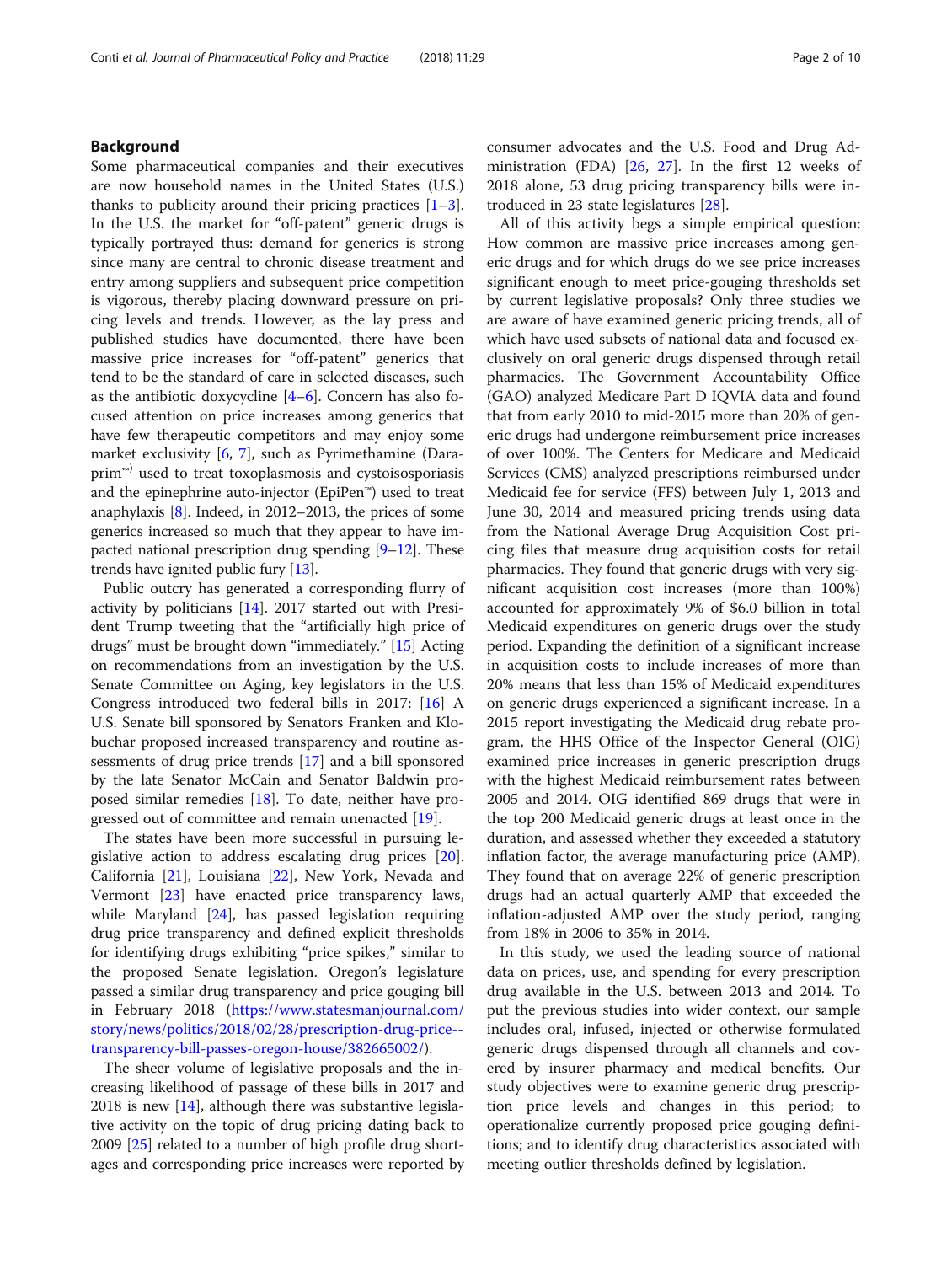#### Methods

#### Data

We obtained quarterly national data on the quantities and wholesale dollar sales of all prescription drugs approved for sale in the U.S. from IQVIA Health Incorporated's National Sales Perspectives™ (NSP) database for 2013 and 2014. NSP data derive from a projected audit describing 100% of the national unit volume and dollar sales in every major class of trade and distribution channel for U.S. prescription pharmaceuticals. The sample is based on over 1.5 billion annual wholesale transactions and does not include free samples of prescription drugs.

NSP provides information on specific chemical and branded names. The data also include the name of drug's "labeler," which is the U.S. FDA's terminology for the owner of the New Drug Application (used for approval of a new drug before commercialization) or the Abbreviated New Drug Application (used for approval of an off-patent generic drug) in the Orange Book. NSP reports "extended units" measuring the number of single items (such as a bottle or a packet of tablets or capsules) contained in a unit or shipping package purchased by providers and pharmacies at the molecule-quarter-year level. NSP also reports "dollar sales" defined as the amount all channels pay for the molecule-quarter-year across all dispensed prescriptions. Dollar sales for each molecule-quarter-year were converted into 2016 U.S. dollars using the Consumer Price Index (CPI) all urban inflation calculator [[29\]](#page-8-0).

NSP includes the patent status of each molecule, a variable denoting whether each drug is "branded," "generic," or "branded generic". "Branded generics" are non-originator drugs that fall into one of the following categories: novel dosage forms of off-patent products, often in combination with another molecule; on patent with a trade name, but a molecule copy of an originator product; off patent with a trade name; or off patent without a trade name and from a single source or co-licensed [\[30](#page-9-0)]. We included "generic" drugs in our sample, defined as those in the generic and branded generic categories. Vaccines, over-the-counter products, and vitamins were excluded from the analytic sample.

We calculated the inflation adjusted price of one extended unit sold of a drug by quarter-year by dividing the inflation-adjusted drug sales by drug extended units sold in each quarter-year. The resulting mean inflation-adjusted prescription prices reflect the actual invoice prices pharmacies, hospitals and clinics pay for a unit of the drug, whether purchased directly from a manufacturer or indirectly via a wholesaler or chain warehouse.

NSP data also include a number of other drug characteristics related to their demand (formulation, a 16 category modified measure of anatomic therapeutic class, blockbuster sales status, and whether the drug received FDA approval for at least one orphan indication) and indicators of limited supply (count of manufacturers) (see [Appendix 1](#page-6-0)).

#### Identification of outlier Price change thresholds

Using a Lexis Nexus search, keywords "prescription" and "price" and "outlier" and "legislation" proposed or enacted between January 1, 2015 and July 1, 2017, we identified and reviewed state and federal legislation seeking to monitor prescription drug prices and identify drug price increase outliers. Table 4 in Appendix 2 enumerates a sample of identified state and federal legislative proposals intended to moderate generic price increases. All focus on wholesale acquisition costs (so-called "WAC") and its changes as the measure of drug price to be monitored. This choice aligns well with the measure of price per prescription we estimate using NSP data, since both ignore most rebates and discounts that might be obtained by pharmacy benefit managers, group purchasing organizations and other direct purchasers [\[31](#page-9-0)].

The proposals differ with respect to the basic elements of the analysis, including the price increase thresholds defining a "spike" and time periods in which drugs are assessed for outlier price changes. The Vermont law defines a drug prescription price spike as one seeing increases of more than 50% in their WAC over five years. The Maryland bill requires the state attorney general to be notified of off-patent drug prescription price increases that meet or exceed 50% in their WAC over one year or more in a given year but does not establish a minimum threshold for the definition of price gouging. The Senate bill sponsored by Franken and Klobuchar defines price spikes as annual increases above the medical CPI, with even higher penalties for increases that exceed 15% and 20% annually. The legislation also contemplates an alternative calculation of penalties based on 5-year growth as compared to compounded versions of the annual thresholds matching the benchmark used by a 2016 study by the U.S. GAO reporting that from early 2010 to mid-2015 more than 20% of generic drugs had undergone price increases of over 100% [\[32](#page-9-0)]. Because it offers a range of thresholds that bracket most of the other proposed "price spike" definitions, we use the Frank and Klobuchar penalty thresholds to simulate the number and types of products that would be affected if such legislation were adopted.

#### Statistical analysis

In our analysis, we define a product as a unique combination of molecule, seller, and formulation. First, we estimated and report annualized inflation-adjusted means and standard deviations for annual price changes for all generic products between 2013 and 2014. Second, we applied the Franken-Klobuchar price spike thresholds to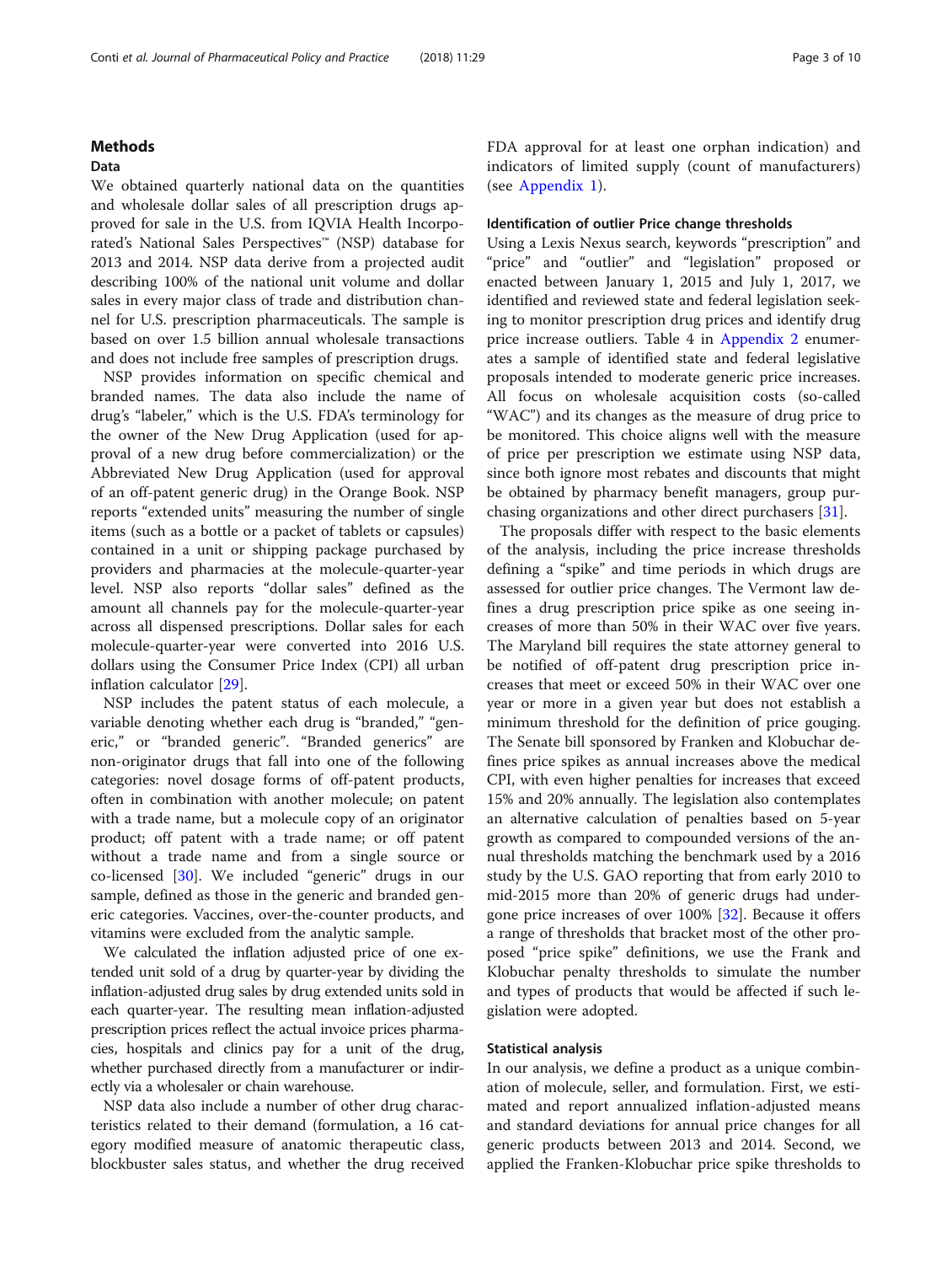drugs in these eras to report the number of drugs exceeding the penalty thresholds. To place these outliers into context, we also estimated and report their mean prescription price levels and utilization per quarter. We take this approach because the same percentage increase will have a bigger impact on patients and payers when the baseline price is higher. The proposed Maryland legislation, for example, suggests increased scrutiny for drugs that cost more than \$80 per 30-day course. Third, we describe the distribution of product characteristics that might be associated with price increases and also report mean prices for subgroups of products. Finally, we estimated logistic regression models to identify drug characteristics associated with exceeding price spike thresholds. For each regression, the dependent variable was an indicator variable for whether the product met or exceeded the price spike threshold. Independent variables included the product characteristics listed in the [Appendix 1.](#page-6-0) We report odds ratios and interpret those with  $p$ -values < 0.05 to be statistically significant. All analyses used STATA 14.0 (College Station, Texas). The

Table 1 Drug Price Increase "Hot Spots"<sup>a</sup>

Institutional Review Board of the University of Chicago deemed this study not human subjects research.

#### Results

In our analytic sample there were 2,285 distinct molecules and 6,182 unique molecule-seller-formulation combinations for which price data exist from both 2013 and 2014. Three hundred and seventy-eight manufacturers supplied these products to the U.S. market in during this period.

In 2013–2014 the mean inflation-adjusted price increase among all generic products was 38% (SD 1,053%), the median was 2%, the 95th percentile was 135% and the mean price level was \$29.69 (SD \$378.44) (Table 1). There were 3,102 products (1,648 molecules) that exceeded the medical CPI growth threshold (50% of products), manufactured by 319 manufacturers (84% of all manufacturers have at least one product that met this threshold). These products had a mean inflation-adjusted price increase of 93% (SD 1,485%); with the median and 95th percentile price increase of 17% and 249%, respectively. The mean

| Price Change Distribution, Measured at the Drug Level                    | 2013-2014                |                 |         |         |
|--------------------------------------------------------------------------|--------------------------|-----------------|---------|---------|
|                                                                          | Overall                  | % > Medical CPI | % > 15% | % > 20% |
| Number of Unique Molecules in Sample                                     | 2,285                    | 1,648           | 987     | 826     |
| Molecule-Seller-Formulation Combinations in Sample                       | 6,182                    | 3,102           | 1,713   | 1,425   |
| Percentage of Molecule-Seller-Formulation Combinations Meeting Threshold | $\overline{\phantom{a}}$ | 50%             | 28%     | 13%     |
| Number of Manufacturers in Sample                                        | 378                      | 319             | 213     | 197     |
| Percentage of total manufacturers producing molecules meeting threshold  |                          | 84%             | 56%     | 52%     |
| Quarterly Use (millions of units)                                        |                          |                 |         |         |
| Mean                                                                     | 7.83                     | 7.03            | 7.49    | 7.94    |
| Standard Deviation                                                       | 3.48                     | 3.67            | 2.62    | 2.76    |
| Quarterly Sales (millions of dollars)                                    |                          |                 |         |         |
| Average                                                                  | 3.66                     | 3.78            | 3.53    | 2.83    |
| <b>Standard Deviation</b>                                                | 1.73                     | 2.01            | 1.71    | 1.13    |
| Price Change                                                             |                          |                 |         |         |
| Mean                                                                     | 38%                      | 93%             | 162%    | 191%    |
| Median                                                                   | 2%                       | 17%             | 41%     | 52%     |
| 95th Percentile                                                          | 135%                     | 249%            | 376%    | 424%    |
| <b>Standard Deviation</b>                                                | 1053%                    | 1485%           | 1995%   | 2187%   |
| Price Level, 2013 (\$)                                                   |                          |                 |         |         |
| Average                                                                  | 29.69                    | 43.35           | 30.72   | 22.63   |
| <b>Standard Deviation</b>                                                | 378.44                   | 521.16          | 385.12  | 292.56  |
| Hot Spot Market Shareb                                                   |                          |                 |         |         |
| Based on Total Extended Units Sold                                       |                          | 45%             | 27%     | 23%     |
| Based on Total Inflation-Adjusted Sales                                  |                          | 25%             | 12%     | 8%      |

<sup>a</sup> Authors' calculations using IQVIA Health NSP data. All analyses used STATA 14.0 (College Station, Texas)<br><sup>b</sup> Hot Spot market share was salsulated in terms of total extended units (total extended units sold by he

<sup>b</sup>Hot Spot market share was calculated in terms of total extended units (total extended units sold by hot spot products divided by total extend units sold of all products) and total inflation-adjusted sales (total inflation-adjusted sales of products by hot spot products divided by total inflation-adjusted sales of all products) by era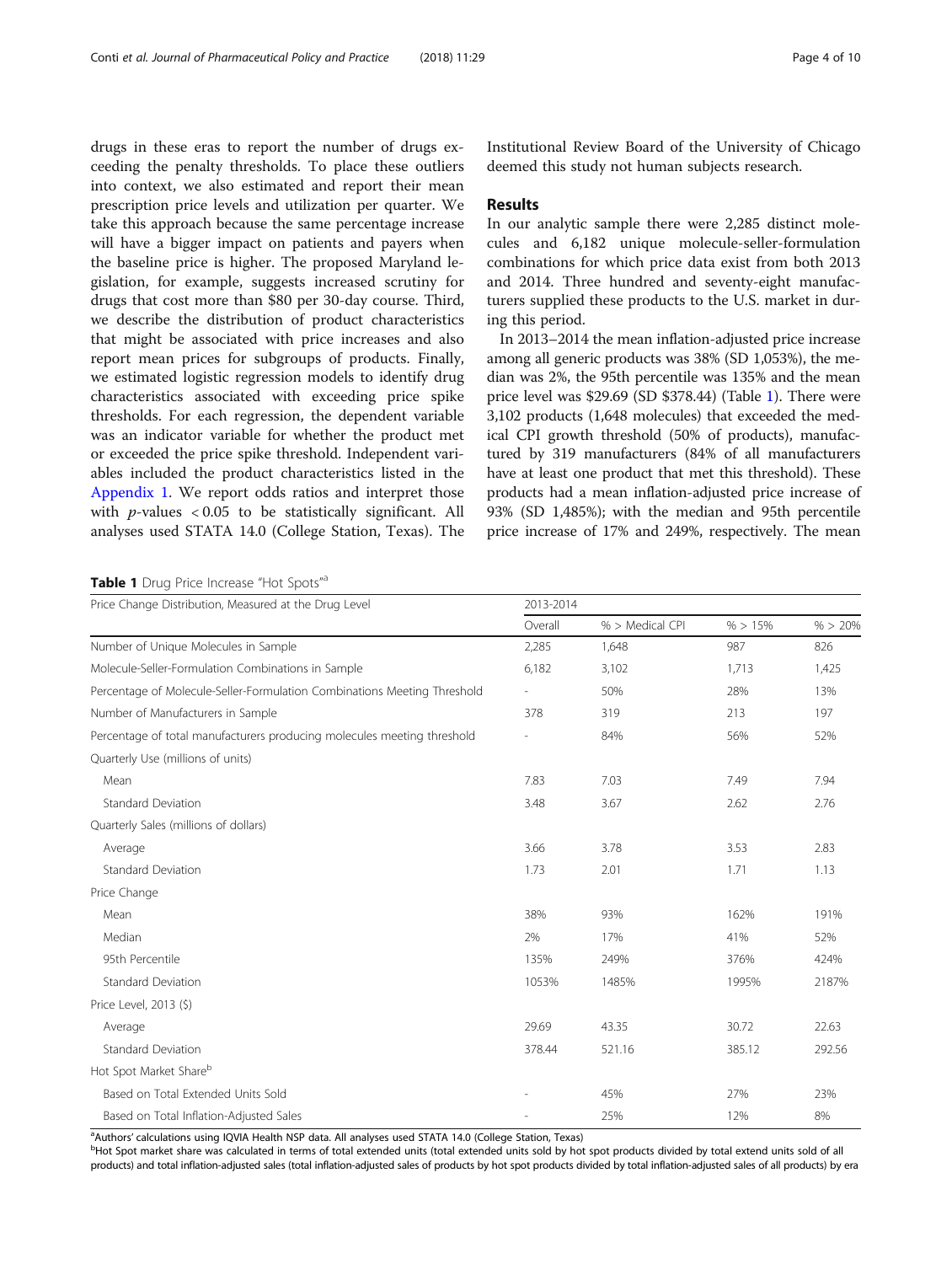price level for products exceeding the medical CPI growth threshold was \$43.35 (SD \$521.16). There were 1,713 products that exceeded the 15% price increase threshold (28% of products), manufactured by 213 manufacturers (56% of manufacturers). These products had a mean inflation-adjusted price increase of 162% (SD 1,995%); with the median and 95th percentile price increase of 41% and 376%, respectively. The mean price level of products exceeding 15% price growth was \$30.72 (SD \$385.12). There were 1,425 products that met the 20% threshold (23% of products), manufactured by 197 manufacturers (52% of manufacturers). These products had a mean inflation-adjusted price increase of 191% (SD 2,187%); with the median and 95th percentile price increase of 52% and 424%, respectively. The mean price level of products exceeding 20% price growth was \$22.63 (SD \$292.56).

Products exceeding the medical CPI threshold for 2013–2014 generated an average of 7.03 million unit sales (SD 3.67 million) and \$3.78 million in dollar sales (SD \$2.01 million). Products exceeding the 15% threshold generated 7.49 million in unit sales (SD 2.62 million) and \$3.53 million in quarterly sales (SD \$1.71 million). Products exceeding the 20% threshold generated 7.94 million in unit sales (SD 2.76 million) and \$2.83 million in quarterly sales (SD \$1.13 million).

Table 2 describes the distribution of product characteristics and average price levels in 2013. Overall 27% of products were supplied by only one manufacturer while more than half (53%) were supplied by 5 or more manufacturers. Average prices were more than 35 times higher for products supplied by a single manufacturer than those supplied by five or more manufacturers. Sixty-four percent of all products were supplied in oral formulations; 14% were injectable, and 22% were in some other form (e.g. topical). Injectable products were by far the most expensive per unit while orals were the least expensive (mean price \$133.76 vs. \$2.63). Branded generic products, which were more than 13 times as expensive than unbranded generics, made up 21% of all generic products. Approximately 10% of products sold fewer than 1,000 units in a quarter in 2013 (in the quarter preceding the price change measurement) and these low volume products had prices more than 8 times higher than other products. The majority (79%) of products had sales less than \$100 million while 1% of products had sales in excess of 1 billion dollars. About 8% of all products were designated as orphan products and these products had prices more than 15 times higher than non-orphan products.

Table [3](#page-5-0) summarizes the results of the logistic regressions. Compared to all generic products, those exceeding the medical CPI threshold in 2013–2014 had higher odds of having only one or two manufacturers (OR 1.53, 1.26,  $p < 0.01$ ,  $p = 0.04$ ), lower odds of being a non-branded

Table 2 Product characteristics and average price levels<sup>a</sup>

| Product characteristic                     | Percent of products ( $N = 6,182$ ) | Mean (SD) USD Price Level in 2013 |
|--------------------------------------------|-------------------------------------|-----------------------------------|
| Manufacturer Count per Product             |                                     |                                   |
|                                            | 27%                                 | 92.90 (721.02)                    |
| $\overline{2}$                             | 6%                                  | 23.47 (108.27)                    |
| 3                                          | 8%                                  | 16.13 (71.54)                     |
| $\overline{4}$                             | 6%                                  | 8.79 (37.44)                      |
| $\geq$ 5                                   | 53%                                 | 2.65 (16.94)                      |
| Formulation                                |                                     |                                   |
| All Others                                 | 22%                                 | 41.23 (526.71)                    |
| Injectable                                 | 14%                                 | 133.76 (753.03)                   |
| Oral                                       | 64%                                 | 2.63 (14.24)                      |
| Patent Status                              |                                     |                                   |
| <b>Branded Generic</b>                     | 21%                                 | 112.03 (822.57)                   |
| Generic                                    | 79%                                 | 8.36 (54.11)                      |
| Volume in previous period                  |                                     |                                   |
| Very low volume (<1,000 units per quarter) | 10%                                 | 142.14 (1,077.18)                 |
| All other drugs                            | 90%                                 | 17.65 (186.61)                    |
| Orphan Drug Designation                    |                                     |                                   |
| No                                         | 92%                                 | 13.53 (78.45)                     |
| Yes                                        | 8%                                  | 214.16 (1,293.70)                 |

<sup>a</sup>Authors' calculations using IQVIA Health NSP data. All analyses used STATA 14.0 (College Station, Texas)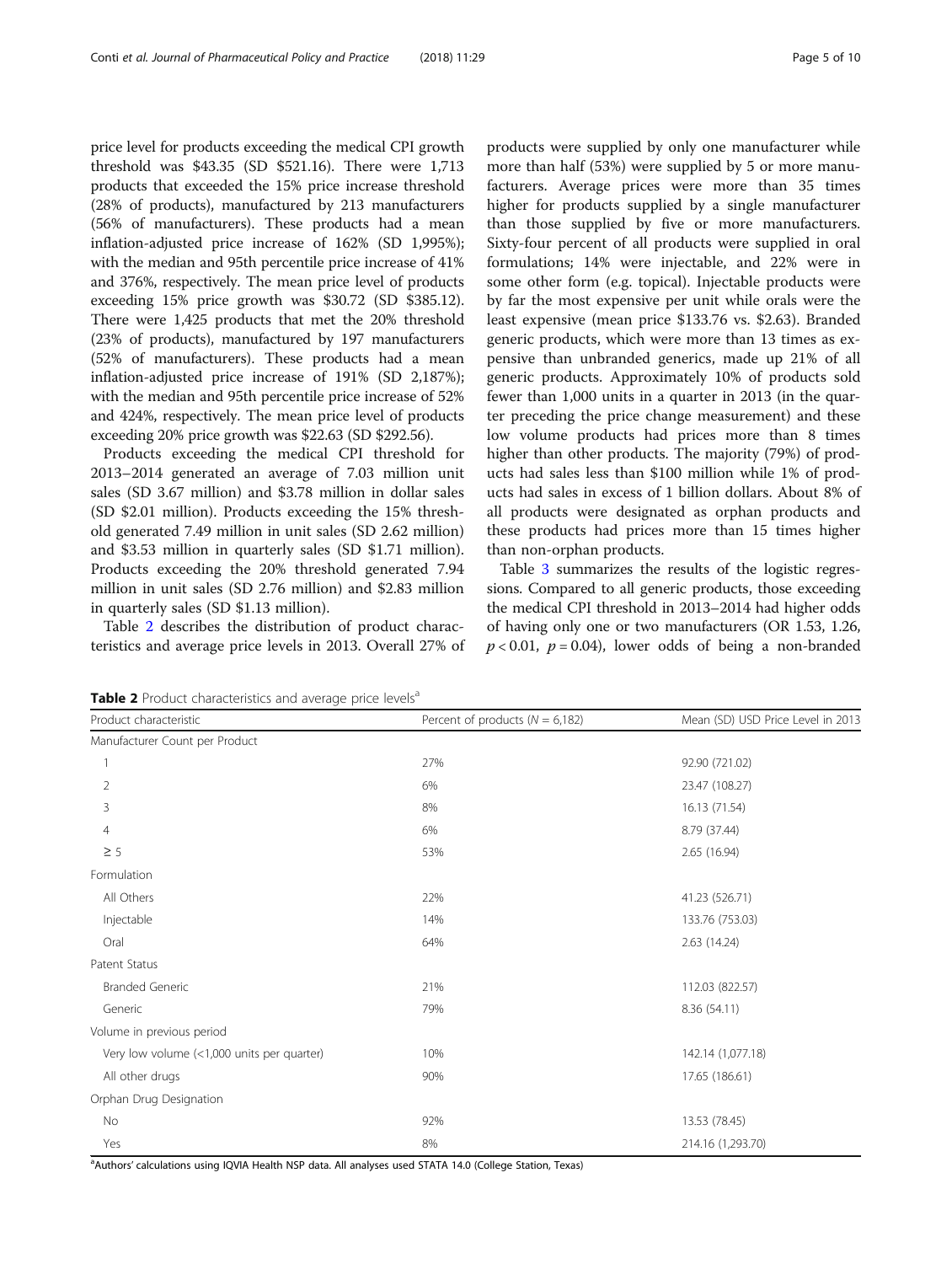|                                | 2013-2014       |                          |            |                          |            |            |  |
|--------------------------------|-----------------|--------------------------|------------|--------------------------|------------|------------|--|
|                                | % > Medical CPI |                          |            | % > 15%                  |            | % > 20%    |  |
|                                | Odds Ratio      | $p$ -value               | Odds Ratio | $p$ -value               | Odds Ratio | $p$ -value |  |
| Manufacturer count per product |                 |                          |            |                          |            |            |  |
| 1                              | 1.53            | < 0.01                   | 1.33       | 0.02                     | 1.33       | 0.03       |  |
| $\overline{2}$                 | 1.26            | 0.04                     | 1.31       | 0.03                     | 1.07       | 0.60       |  |
| 3                              | 1.05            | 0.64                     | 1.10       | 0.11                     | 1.35       | 0.01       |  |
| $\overline{4}$                 | 0.93            | 0.48                     | 1.10       | 0.42                     | 1.11       | 0.42       |  |
| $\geq$ 5                       | Ref             | $\overline{\phantom{a}}$ | Ref        | $\overline{\phantom{a}}$ | Ref        |            |  |
| Formulation                    |                 |                          |            |                          |            |            |  |
| All Others                     | Ref             | $\overline{\phantom{a}}$ | Ref        | $\overline{\phantom{a}}$ | Ref        |            |  |
| Injectable                     | 0.88            | 0.30                     | 0.90       | 0.46                     | 0.97       | 0.85       |  |
| Oral                           | 0.83            | 0.10                     | 1.02       | 0.90                     | 1.11       | 0.39       |  |
| Patent Status                  |                 |                          |            |                          |            |            |  |
| <b>Branded Generic</b>         | Ref             | $\overline{\phantom{a}}$ | Ref        | $\overline{\phantom{a}}$ | Ref        |            |  |
| Generic                        | 0.49            | < 0.01                   | 0.81       | 0.09                     | 0.97       | 0.84       |  |
| Volume in previous period      |                 |                          |            |                          |            |            |  |
| Volume >1,000 units            | Ref             |                          | Ref        |                          | Ref        |            |  |
| Volume <1,000 units            | 1.28            | 0.02                     | 1.38       | < 0.01                   | 1.46       | < 0.01     |  |
| Orphan Drug Designation        |                 |                          |            |                          |            |            |  |
| No                             | Ref             |                          | Ref        |                          | Ref        |            |  |
| Yes                            | 1.15            | 0.15                     | 1.04       | 0.71                     | 1.12       | 0.31       |  |

<span id="page-5-0"></span>Table 3 Odds ratios from regression analysis of factors associated with price increases above thresholds

generic (OR 0.49,  $p < 0.01$ ), and higher odds of having low volume (OR 1.28,  $p = 0.02$ ). Compared to all generic products, those exceeding the 15% threshold in 2013–2014 had higher odds of having only one or two manufacturers (OR 1.33, 1.31,  $p = 0.02$ ,  $p = 0.03$ ), and higher odds of having low volume (OR 1.38,  $p < 0.01$ ). Compared to all generic products, those exceeding the 20% threshold in 2013–2014 had higher odds of having only one manufacturer (OR 1.30,  $p = 0.05$ ) or three manufacturers (OR 1.35,  $p = 0.01$ ), and higher odds of having low volume (OR 1.46,  $p < 0.01$ ).

#### **Discussion**

Generic prescription drug prices have been escalating rapidly. In a single year, 2014, the average increase in generic prices was 38%, reflective of extremely high price increases for some products with a median price increase just above that of the medical CPI (approximately 2%). This price growth is much higher relative to inflation in other medical treatments: between 2008 and 2012 inpatient care prices increased at a mean annual rate of 1.8% [\[33\]](#page-9-0) while primary care physician salaries increased between 3.5 and 5.5% [\[34](#page-9-0)]. Moreover, these prices affect a large share of the population. In contrast to many consumer goods and specific medical treatments, generic prescription drugs are widely used by the general public and chronically consumed [[35,](#page-9-0) [36\]](#page-9-0).

Our results also suggest that 13% of products exhibited annual growth in excess of 20%, the highest penalty threshold in the Franken-Klobuchar bill. This suggests "price spikes" among generic drugs are much more common than newspaper stories and legislative hearings focused on a handful of "bad actor" manufacturers of selected products may suggest. Irrespective of threshold definition, products exceeding outlier thresholds exhibited lower levels in price than the mean price level observed among all generic products. Outliers also exhibited lower mean quarterly use levels and sales compared to all generic products. These results suggest that the absolute impact of these price increases on payer and patient's cost sharing budgets may be less than the prevalence estimates suggest. Combined, these results underscore the wisdom of Maryland's legislation providing discretion to the state's attorney general in investigating price spikes, particularly for drugs with price levels of \$80 per prescription or more.

The number of manufacturers consistently appeared to be associated with higher price increases. These results suggest inelastic demand and/or limited supply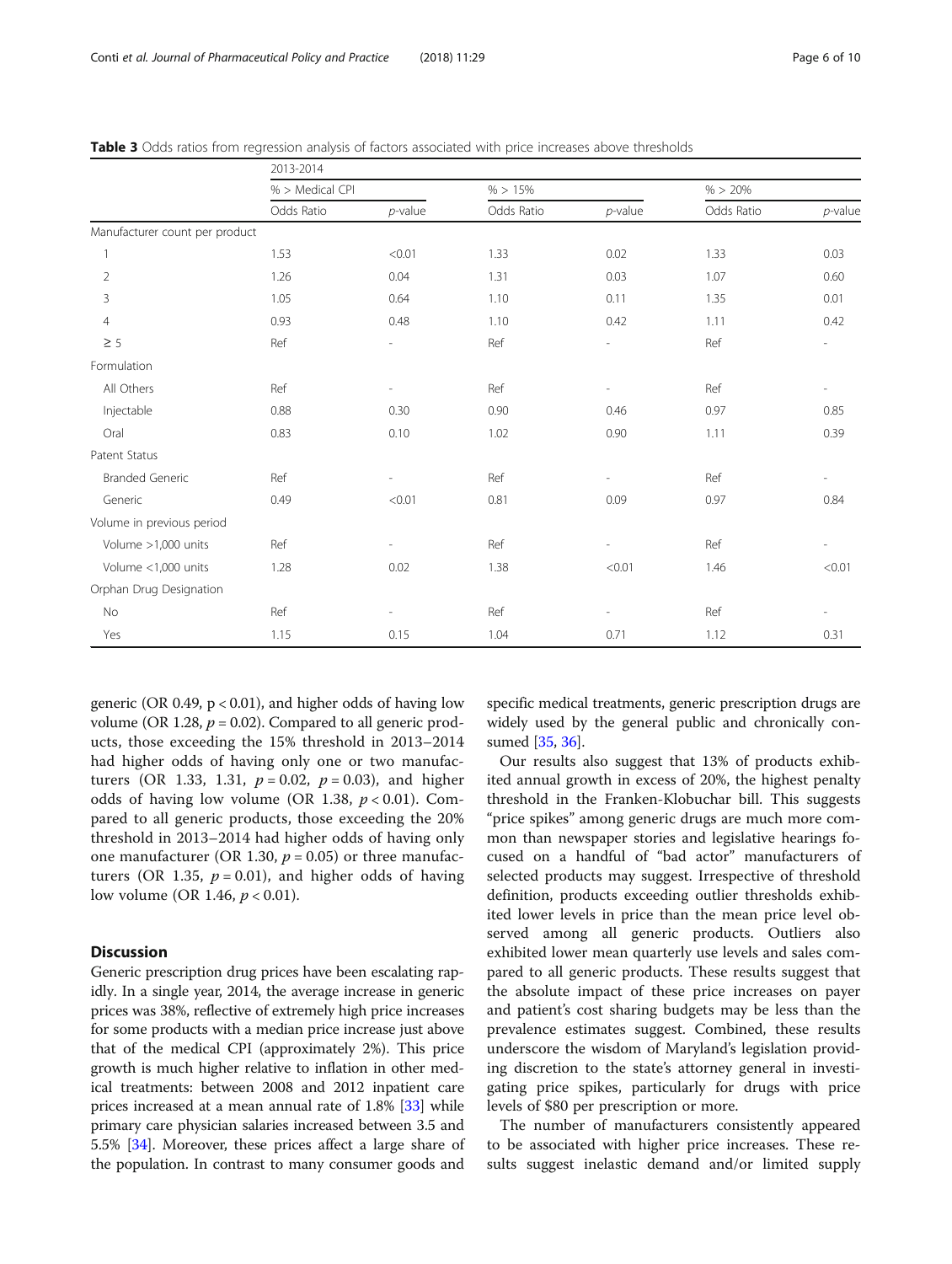<span id="page-6-0"></span>may play a role in driving individual manufacturers to pursue significant price increases [[26,](#page-8-0) [37\]](#page-9-0). This is a surprising result and suggests that the much-lauded success of the Hatch-Waxman Act of 1984, which aimed to promote vigorous generic entry and price competition, may not ensure sustained price competition among generic drug manufacturers over time [[38\]](#page-9-0). More empirical work is needed to examine the potential for limited entry, merger and acquisition activity or subsequent exit among generic drug manufacturers to substantially increase prices [\[39](#page-9-0)]. Unfortunately, U.S. federal policy has only limited experience and modest success in introducing more competition once the structure of product markets has evolved to become a monopoly or limited oligopoly [\[40,](#page-9-0) [41\]](#page-9-0). Despite recent federal legislation introduction like the Franken-Klobuchar bill, as well as the U.S. FDA commissioner Gottlieb's announcement of the agency's proactive review of manufacturer applications into generic drugs with limited suppliers, there is little precedent and much uncertainty associated with using tools at the disposal of the FDA to increase supply of generic drugs in the U.S.

#### Conclusion

As policy makers consider the path forward, the potential for unintended consequences should be carefully assessed. Notably, the use of publicly assessed thresholds to define outlier price increases, like those suggested in the Frank-Klobuchar bill, might paradoxically lead to more widespread price increases among generic drugs. Here, the use of a publicly defined floor to invoke increased policy maker scrutiny may be interpreted by manufacturers as defining a ceiling for product price increases over defined periods of time that may be implemented without triggering public scrutiny. Consequently, policy makers should assess whether the main benefits of making drug prices public – i.e. taming price increases through the naming and shaming of bad actors – may be better served by keeping monitoring efforts private. Indeed, the state of Maryland has chosen this alternative path to reduce the potential for unintended consequences.

There are a number of limitations to this analysis. First, while NSP are the most comprehensive source of aggregate prescription drug use and spending, they are based on a subset of years. Future work should extend this analysis through more recent years. Second, we chose to focus on this analysis on generic drugs since inclusion of branded drugs would complicate the interpretation of results. Future study should examine price changes among branded drugs. Third, this study is descriptive and further study is required to empirically evaluate the causes of observed price increases.

Pharmaceutical policy in the U.S. attempts to balance the need to provide adequate returns on investment against ensuring access to prescription drugs at affordable prices. Rising prices for existing drugs, including many generic drugs that have long since lost their marketing exclusivity in recent years, presents new challenges. The trends and correlates we describe in generic drug pricing suggest that current policies promoting competition between drugs and manufacturers to maintain access and affordability may need to be revisited and ultimately strengthened. Despite the promise of these polices they are not without potential unintended consequences.

#### Appendix 1 **Definitions**

- Count of manufacturers was constructed by aggregating drugs by chemical name and counting unique labelers in each quarter-year. We then counted the annual number of unique manufacturers for each molecule.
- Formulation: NSP data for each NDC provides formulation codes (part of the NDC code) to classify drugs into several categories: oral solid tablets or capsules ("oral"); injectable or infusible products ("injectable"); topical preparations; inhaled products, and "other" formulations (e.g. ocular drugs and patches) ("other").
- Product: We defined product as a unique combination of molecule, seller, and formulation.
- Patent status: Generic products are categorized based on whether they are marketed using a proprietary name (branded generic) or only the chemical name.
- Low volume: We defined low volume to be fewer than 1,000 units per quarter in the period before me measure the price change (the bottom decile of volumes).
- Orphan is a designation granted by the Food and Drug Administration for drugs to treat rare conditions. This designation is requested by a sponsor.
- Therapeutic class: NSP data for each molecule contains World Health Organization's 244 fourdigit anatomic therapeutic classification (ATCs), following IQVIA's annual reports. We report results using an aggregated classification system of the 16 two-digit ATCs relating to the general target of biological activity, such as "cardiovascular" or "antineoplastic and immunomodulating." [Note: results for therapeutic class dummy variables not shown]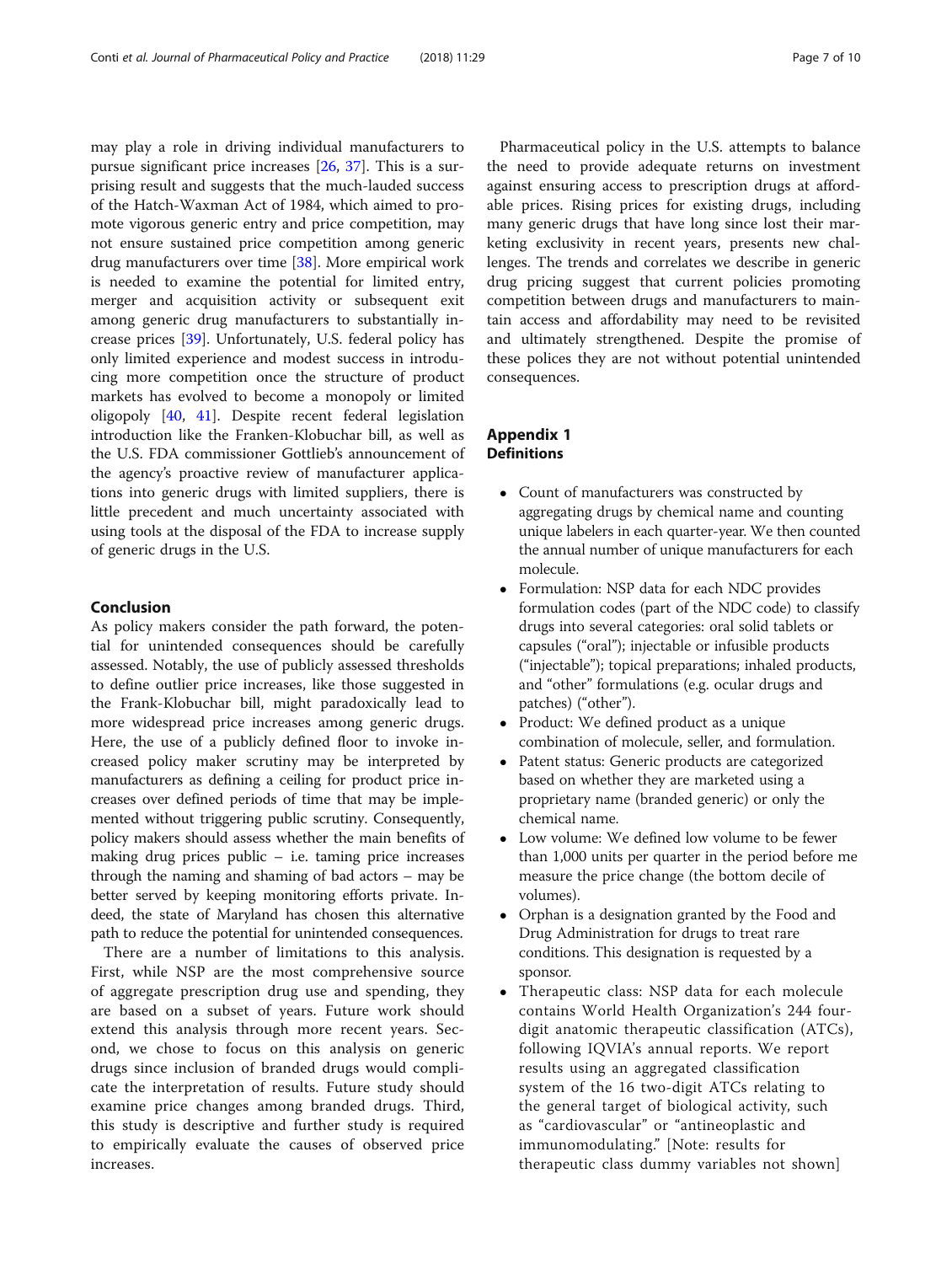#### Appendix 2

|  | Table 4 Proposed legislation |  |
|--|------------------------------|--|
|  |                              |  |

| Title                                                                                                                                  | Summary                                                                                                                                                                                                                                                                                                                                                                                                                                                                                                                                                                                                                                                                                                                                                                                                                                                                                                                                                                                                                    | Year Proposed |
|----------------------------------------------------------------------------------------------------------------------------------------|----------------------------------------------------------------------------------------------------------------------------------------------------------------------------------------------------------------------------------------------------------------------------------------------------------------------------------------------------------------------------------------------------------------------------------------------------------------------------------------------------------------------------------------------------------------------------------------------------------------------------------------------------------------------------------------------------------------------------------------------------------------------------------------------------------------------------------------------------------------------------------------------------------------------------------------------------------------------------------------------------------------------------|---------------|
| An Act to promote transparency and cost control<br>of pharmaceutical drug prices (Massachusetts) <sup>a</sup>                          | Would require the development of a list of critical prescription drugs<br>of substantial public interest. For each drug listed, manufacturers would<br>report economic expenditures from research and development to<br>marketing and advertising. This data would then be compiled into a<br>report that would inform the public on prescription drug prices and their<br>role in overall health care spending in the commonwealth. Report could<br>include recommendations for actions to lower prescription drug costs and<br>spending across the commonwealth while maintaining access to quality<br>health care.                                                                                                                                                                                                                                                                                                                                                                                                      | 2015          |
| Improving Access to Affordable Prescription Drugs<br>Act (Franken Klobuchar Bill) <sup>b</sup>                                         | Expands reporting requirements for drug manufacturers and establishes<br>corresponding civil penalties for noncompliance. Adds reporting<br>requirements for certain nonprofit patient-assistance programs. Requires<br>the Government Accountability Office (GAO) to report to Congress on the<br>impact of patient-assistance programs on prescription-drug pricing and<br>expenditures. Requires the Centers for Medicare and Medicaid Services<br>(CMS) to negotiate prices for certain prescription drugs under the<br>Medicare program. Requires Centers for Medicare and Medicaid<br>Innovation to test specified models for negotiating drug prices. Establishes<br>an excise tax on prescription drugs subject to price spikes. Lessens<br>prescription-drug cost sharing requirements under qualified health<br>plans, group health plans, and the Medicare program. Requires drug<br>manufacturers to provide drug rebates for drugs dispensed to certain<br>low-income individuals under the Medicare program. | 2017          |
| Prescription Drug and Health Improvement Act of<br>2017 (Franken Reed Brown Gillibrand) <sup>c</sup>                                   | Would require the Secretary of Health and Human Services to negotiate<br>lower covered part D drug prices on behalf of Medicare beneficiaries.                                                                                                                                                                                                                                                                                                                                                                                                                                                                                                                                                                                                                                                                                                                                                                                                                                                                             | 2017          |
| Fair Accountability and Innovative Research Drug<br>Pricing Act of 2017 (McCain Baldwin Price Bill) <sup>d</sup>                       | Would require reporting on the justification for drug price increases and<br>for other purposes.                                                                                                                                                                                                                                                                                                                                                                                                                                                                                                                                                                                                                                                                                                                                                                                                                                                                                                                           | 2017          |
| An act relative to prescription drugs (Vermont) <sup>e</sup>                                                                           | In an attempt to increase transparency, typically the first step towards cost<br>containment, this bill would require The Green Mountain Care Board, in<br>collaboration with the Department of Vermont Health Access, to identify<br>annually up to 15 prescription drugs on which the State spends<br>significant health care dollars and for which the wholesale acquisition cost<br>has increased by 50 percent or more over the past five years or by 15<br>percent or more over the past 12 months. For each drug identified, the<br>Office of the Attorney General shall require the manufacturer to provide<br>justification for the increase in the wholesale acquisition cost increase.                                                                                                                                                                                                                                                                                                                          | 2016          |
| Pharmaceutical Cost Transparency Act of 2016<br>(California) <sup>†</sup>                                                              | This bill would require each manufacturer of a prescription drug made<br>available in California that has a wholesale acquisition costs of \$10,000 or<br>more annually or per course of treatment to file a report, no later than<br>May 1 of each year, with the Office of Statewide Health Planning and<br>Development on the costs of each qualifying drug.                                                                                                                                                                                                                                                                                                                                                                                                                                                                                                                                                                                                                                                            | 2015          |
| An act to require manufacturers of pharmaceutical<br>drugs to report cost and utilization information<br>(North Carolina) <sup>9</sup> | Would require an annual report of drug costs and use that can be used<br>by policymakers, government agencies and others to understand<br>pharmacy cost trend in an attempt to make information available to the<br>public about the cost and utilization of pharmaceutical drugs made<br>available in North Carolina.                                                                                                                                                                                                                                                                                                                                                                                                                                                                                                                                                                                                                                                                                                     | 2015          |

a<br>[https://malegislature.gov/Bills/189/Senate/S1048](https://malegislature.gov/Bills/189/Senate/S1048%20)<br><sup>b</sup><https://www.congress.gov/115/bills/s771/BILLS-115s771is.pdf>

c <https://www.congress.gov/bill/115th-congress/senate-bill/348>

d <https://www.gpo.gov/fdsys/pkg/BILLS-115s1131is/pdf/BILLS-115s1131is.pdf>

e <https://legislature.vermont.gov/assets/Documents/2016/Docs/ACTS/ACT165/ACT165%20As%20Enacted.pdf>

f [https://leginfo.legislature.ca.gov/faces/billNavClient.xhtml?bill\\_id=201520160AB463](https://leginfo.legislature.ca.gov/faces/billNavClient.xhtml?bill_id=201520160AB463)

g <https://webservices.ncleg.net/ViewBillDocument/2015/3341/0/DRH10298-MM-102>

#### Abbreviations

AMP: Average manufacturing price; ATC: Anatomical therapeutic classification; CMS: Centers for medicare and medicaid services; CPI: Consumer price index; EpiPen™: Epinephrine auto-injector; FDA: Food and Drug Administration; FFS: Fee for service; GAO: Government Accountability Office; HHS: Health and Human Services; NDC: National Drug Code; NSP: National Sales Perspectives™; OIG: HHS Office of the Inspector

General; SD: Standard deviation; U.S.: United States; WAC: Wholesale acquisition costs

#### Acknowledgments

Not applicable.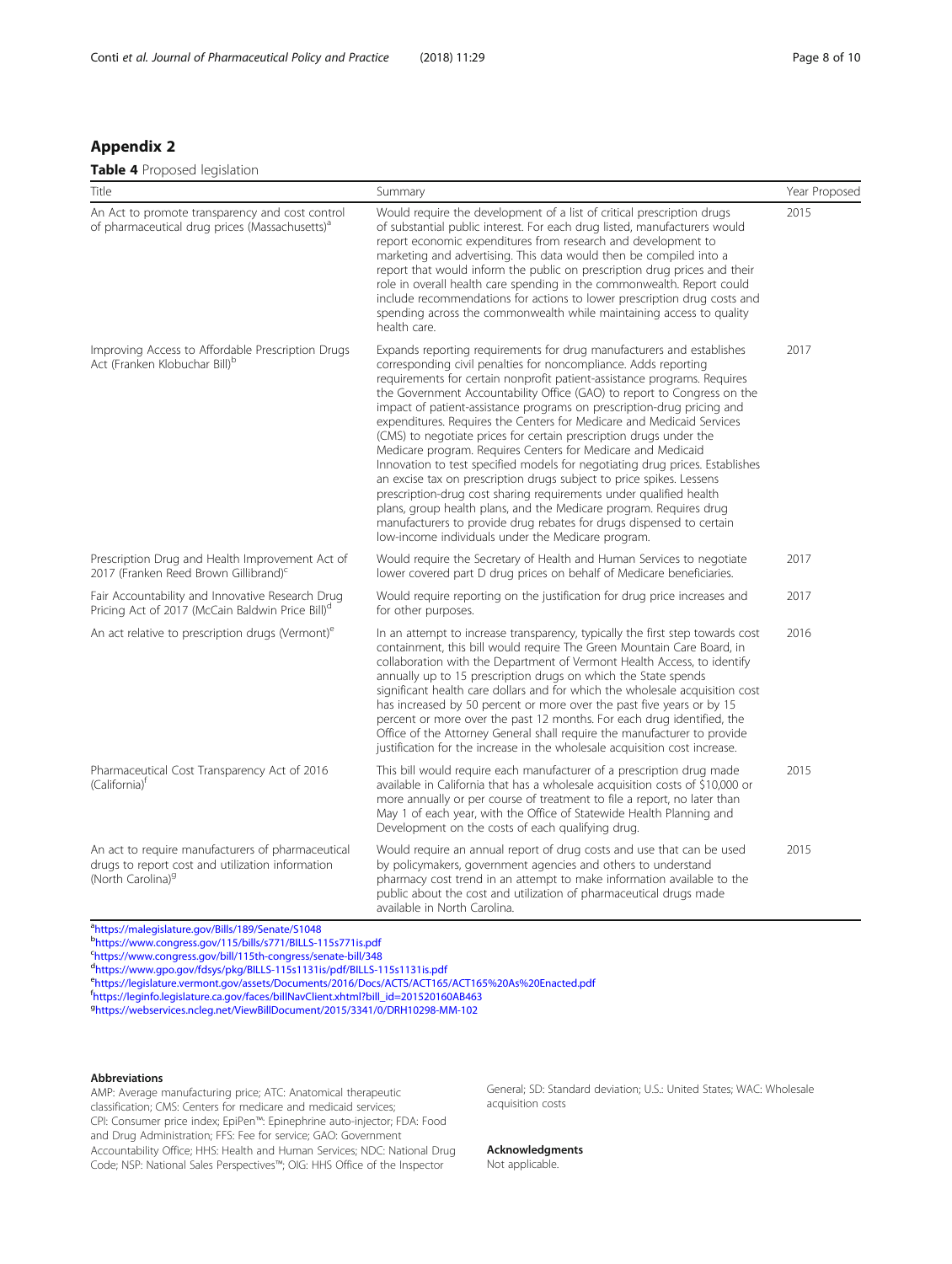#### <span id="page-8-0"></span>Funding

This research was funded by the Commonwealth Fund and the American Cancer Society.

#### Availability of data and materials

The data that support the findings of this study are available from IQVIA, but restrictions apply to the availability of these data, which were used under license for the current study and are not publicly available. Data are available from the authors with permission of IQVIA..

#### Authors' contributions

RC developed the study design, obtained funding, acquired the data, conducted preliminary analyses, interpreted results, drafted parts of the manuscript and edited the full manuscript. KN analyzed the data, created tables, drafted parts of the manuscript and contributed to the final review of the manuscript. MR developed the study design, obtained funding, oversaw the final analyses, interpreted results, drafted parts of the manuscript and edited the full manuscript. All authors read and approved the final manuscript.

#### Ethics approval and consent to participate

The Institutional Review Board of the University of Chicago deemed this study not human subjects research.

#### Consent for publication

Not applicable.

#### Competing interests

The authors declare that they have no competing interests.

#### Publisher's Note

Springer Nature remains neutral with regard to jurisdictional claims in published maps and institutional affiliations.

#### Author details

<sup>1</sup>Department of Markets, Public Policy, and Law, Institute for Health System Innovation and Policy, Questrom School of Business, Boston University, 595 Commonwealth Avenue, Office 514B, Boston, MA 02215, USA. <sup>2</sup>Department of Health Policy and Management, Harvard T.H Chan School of Public Health, Boston, MA, USA.

# Received: 26 July 2018 Accepted: 15 October 2018<br>Published online: 21 November 2018

#### References

- 1. Sanneh K. Everyone Hates Martin Shkreli. everyone is missing the point. New Yorker. 2016; [https://www.newyorker.com/culture/cultural-comment/](https://www.newyorker.com/culture/cultural-comment/everyonehates-martin-shkreli-everyone-is-missing-the-point) [everyonehates-martin-shkreli-everyone-is-missing-the-point](https://www.newyorker.com/culture/cultural-comment/everyonehates-martin-shkreli-everyone-is-missing-the-point).
- 2. Silverman E, Rockoff J. Pharmaceutical Companies Buy Rivals' Drugs, Then Jack Up the Prices. Wall Street J. 2015; [https://www.wsj.com/articles/](https://www.wsj.com/articles/pharmaceutical-companies-buyrivals-drugs-then-jack-up-the-prices-1430096431) [pharmaceutical-companies-buyrivals-drugs-then-jack-up-the-prices-](https://www.wsj.com/articles/pharmaceutical-companies-buyrivals-drugs-then-jack-up-the-prices-1430096431)[1430096431.](https://www.wsj.com/articles/pharmaceutical-companies-buyrivals-drugs-then-jack-up-the-prices-1430096431)
- 3. Willingham E. Why Did Mylan Hike EpiPen Prices 400%? Because They Could. FORBES. 2016; [https://www.forbes.com/sites/emilywillingham/2016/](https://www.forbes.com/sites/emilywillingham/2016/08/21/why-did-mylan-hikeepipen-prices-400-because-they-could/#5382da0280c7) [08/21/why-did-mylan-hikeepipen-prices-400-because-they-could/](https://www.forbes.com/sites/emilywillingham/2016/08/21/why-did-mylan-hikeepipen-prices-400-because-they-could/#5382da0280c7) [#5382da0280c7.](https://www.forbes.com/sites/emilywillingham/2016/08/21/why-did-mylan-hikeepipen-prices-400-because-they-could/#5382da0280c7)
- Fein AJ. Retail Generic Drug Costs Go Up, Up, and Away. Drug Channels. 2013. Accessed on 12 Dec 2017; [http://www.drugchannels.net/2013/11/](http://www.drugchannels.net/2013/11/retail-generic-drrug-costs-go-up-up-and.html) [retail-generic-drrug-costs-go-up-up-and.html.](http://www.drugchannels.net/2013/11/retail-generic-drrug-costs-go-up-up-and.html)
- 5. Fein A.J., "In the Third Quarter, Retail Generic Drug Inflation Kept on Truckin," Drug Channels, 2014. Accessed on 12 Dec 2017, at ([http://www.](http://www.drugchannels.net/2014/11/in-third-quarter-retail-generic-drug.html) [drugchannels.net/2014/11/in-third-quarter-retail-generic-drug.html](http://www.drugchannels.net/2014/11/in-third-quarter-retail-generic-drug.html)).
- 6. Alpern JD, Stauffer WM, Kesselheim AS. High-cost generic drugs—implications for patients and policymakers. N Engl J Med. 2014; 371(20):1859–62.
- U.S. Senate Special Committee on Aging, "Sudden Price Spikes in Off-Patent Prescription Drugs: The Monopoly Business Model that Harms Patients, Taxpayers, and the U.S. Health Care System", Special Report, December 2016. U.S. Government Printing Office. Accessed on 12 Dec 2017, ([http://www.aging.senate.gov\)](http://www.aging.senate.gov)
- 8. Chua KP, Conti RM. Out-of-Pocket Spending Among Commercially Insured Patients for Epinephrine Autoinjectors Between 2007 and 2014. JAMA Intern Med. 2017;177(5):736–9 Accessed on 12 Dec 2017, [https://jamanetwork](https://jamanetwork-com.proxy.uchicago.edu/journals/jamainternalmedicine/fullarticle/261211)[com.proxy.uchicago.edu/journals/jamainternalmedicine/fullarticle/261211](https://jamanetwork-com.proxy.uchicago.edu/journals/jamainternalmedicine/fullarticle/261211).
- 9. Aitken M, Berndt ER, Cutler D, Kleinrock M, Maini L. Has The Era Of Slow Growth For Prescription Drug Spending Ended? Health Aff. 2016;35(9):1595–603.
- 10. IQVIA Institute for Healthcare Informatics, "Medicine Use and Spending in the U.S.: A Review of 2015 and Outlook to 2020." 2016.
- 11. U.S. Government Accountability Office, "Generic Drug Prices Under Medicare: Part D Generic Drug Prices Declined Overall, but Some Had Extraordinary Price Increases." 2016. Accessed on 4 Aug 2017, [\(http://www.](http://www.gao.gov/products/GAO-16-706) [gao.gov/products/GAO-16-706](http://www.gao.gov/products/GAO-16-706)).
- 12. U.S. Department of Health and Human Services, Assistant Secretary of Planning and Evaluation (ASPE), "Issue Brief: Understanding Recent Trends in Generic Drug Prices," 2016. Accessed on 12 Dec 2017, ([https://aspe.hhs.gov/](https://aspe.hhs.gov/pdf-report/understanding-recent-trends-generic-drug-prices) [pdf-report/understanding-recent-trends-generic-drug-prices](https://aspe.hhs.gov/pdf-report/understanding-recent-trends-generic-drug-prices)).
- 13. Kaiser Family Foundation." Public Opinion on Prescription Drugs and Their Prices." 2018 Accessed on 9 Oct 2018, at [\(https://www.kff.org/slideshow/](https://www.kff.org/slideshow/public-opinion-on-prescription-drugs-and-their-prices/) [public-opinion-on-prescription-drugs-and-their-prices/\)](https://www.kff.org/slideshow/public-opinion-on-prescription-drugs-and-their-prices/)
- 14. Whitelaw S., Fiorentino N., O'Leary J. "Drug pricing the next compliance waterloo." 44 Mitchell Hamline L Rev. 2018 [https://papers.ssrn.com/sol3/](https://papers.ssrn.com/sol3/papers.cfm?abstract_id=3127733) [papers.cfm?abstract\\_id=3127733.](https://papers.ssrn.com/sol3/papers.cfm?abstract_id=3127733)
- 15. Edney A. Trump Calls Drug Pricing 'Astronomical' and Promises Changes. Chicago Tribune. 2017; [http://www.chicagotribune.com/business/ct-trump](http://www.chicagotribune.com/business/ct-trump-drugmakers-pricecontrols-20170131-story.html)[drugmakers-pricecontrols-20170131-story.html.](http://www.chicagotribune.com/business/ct-trump-drugmakers-pricecontrols-20170131-story.html)
- 16. Brennan Z. Democrats Propose Wide-Ranging Bill to Lower Drug Costs. RAPS. 2017; [http://www.raps.org/Regulatory-Focus/News/2017/03/30/27223/Democ](http://www.raps.org/Regulatory-Focus/News/2017/03/30/27223/Democrats-Propose-WideRanging-Bill-to-Lower-Drug-Costs/#sthash.xT7h7S3e.dpuf) [rats-Propose-WideRanging-Bill-to-Lower-Drug-Costs/#sthash.xT7h7S3e.dpuf](http://www.raps.org/Regulatory-Focus/News/2017/03/30/27223/Democrats-Propose-WideRanging-Bill-to-Lower-Drug-Costs/#sthash.xT7h7S3e.dpuf).
- 17. Prescription Drug and Health Improvement Act of 2017. Accessed on 19 Apr 2017; ([https://www.franken.senate.gov/files/documents/](https://www.franken.senate.gov/files/documents/170209PrescriptionDrugandHealthImprovementActof2017OnePager.pdf) [170209PrescriptionDrugandHealthImprovementActof2017OnePager.pdf](https://www.franken.senate.gov/files/documents/170209PrescriptionDrugandHealthImprovementActof2017OnePager.pdf)).
- 18. Fair Accountability and Innovative Research (FAIR) Drug Pricing Act of 2017. Accessed on 1 June 2017 ([https://www.mccain.senate.gov/public/index.cfm/](https://www.mccain.senate.gov/public/index.cfm/2017/5/mccain-baldwin-introduce-legislation-to-bring-transparency-to-prescription-drug-price-increases) [2017/5/mccain-baldwin-introduce-legislation-to-bring-transparency-to](https://www.mccain.senate.gov/public/index.cfm/2017/5/mccain-baldwin-introduce-legislation-to-bring-transparency-to-prescription-drug-price-increases)[prescription-drug-price-increases\)](https://www.mccain.senate.gov/public/index.cfm/2017/5/mccain-baldwin-introduce-legislation-to-bring-transparency-to-prescription-drug-price-increases).
- 19. Rockoff J, Burton T. Congressional Democrats Object to White House's Drug-Cost Plans. Wall Street J. 2017; [https://www.wsj.com/articles/](https://www.wsj.com/articles/congressional-democrats-object-to-white-houses-drug-cost-plans1498085664?mg=prod/accounts-wsj) [congressional-democrats-object-to-white-houses-drug-cost](https://www.wsj.com/articles/congressional-democrats-object-to-white-houses-drug-cost-plans1498085664?mg=prod/accounts-wsj)[plans1498085664?mg=prod/accounts-wsj](https://www.wsj.com/articles/congressional-democrats-object-to-white-houses-drug-cost-plans1498085664?mg=prod/accounts-wsj).
- 20. Flynn T, Philip J. Lowering Drug Costs: Transparency Legislation Sets Off Flurry of New State Approaches. NASHP. 2017; [https://nashp.org/lowering](https://nashp.org/lowering-drug-costs-transparency-legislation-sets-off-flurry-of-new-stateapproaches/)[drug-costs-transparency-legislation-sets-off-flurry-of-new-stateapproaches/.](https://nashp.org/lowering-drug-costs-transparency-legislation-sets-off-flurry-of-new-stateapproaches/)
- Kirschenbaum AM, Gibbons DC. 2017: A Banner Year for State Laws on Drug Pricing, Price Reporting, and Discounting. FDA Law Blog. 2017; [http://](http://www.fdalawblog.net/2017/11/2017-a-banner-year-for-state-laws-on-drug-pricing-pricereporting-and-discounting/) [www.fdalawblog.net/2017/11/2017-a-banner-year-for-state-laws-on-drug](http://www.fdalawblog.net/2017/11/2017-a-banner-year-for-state-laws-on-drug-pricing-pricereporting-and-discounting/)[pricing-pricereporting-and-discounting/.](http://www.fdalawblog.net/2017/11/2017-a-banner-year-for-state-laws-on-drug-pricing-pricereporting-and-discounting/)
- 22. Sullivan T. Louisiana Price Transparency Measure go into Effect… With an Interesting Twist. Policy Medicine. 2017; [http://www.policymed.com/2017/](http://www.policymed.com/2017/09/louisiana-price-transparency-measures-go-into-effectwithan-interesting-twist.html) [09/louisiana-price-transparency-measures-go-into-effectwithan-interesting](http://www.policymed.com/2017/09/louisiana-price-transparency-measures-go-into-effectwithan-interesting-twist.html)twist.html
- 23. Silverman E., "Vermont becomes first state to require drug makers to justify price hikes," STAT News. 2016 (Accessed on 6 Mar 2017, at [https://www.](https://www.statnews.com/pharmalot/2016/06/06/vermont-drug-prices-transparency/) [statnews.com/pharmalot/2016/06/06/vermont-drug-prices-transparency/.](https://www.statnews.com/pharmalot/2016/06/06/vermont-drug-prices-transparency/)
- 24. Greene JA, Padula WV. Targeting Unconscionable Prescription-Drug Prices—Maryland's Anti–Price-Gouging Law. N Engl J Med. 2017. Accessed on 12 Dec 2017; <http://www.nejm.org/doi/full/10.1056/NEJMp1704907>.
- 25. Generic Drug Price Spikes Demand Congressional Hearing, Pharmacists Say, NCPA 2014, [http://www.ncpanet.org/newsroom/news-releases%2D%2D-](http://www.ncpanet.org/newsroom/news-releases%2D%2D-2017/2014/01/08/genericdrug-price-spikes-demand-congressional-hearing-pharmacists-say)[2017/2014/01/08/genericdrug-price-spikes-demand-congressional-hearing](http://www.ncpanet.org/newsroom/news-releases%2D%2D-2017/2014/01/08/genericdrug-price-spikes-demand-congressional-hearing-pharmacists-say)[pharmacists-say](http://www.ncpanet.org/newsroom/news-releases%2D%2D-2017/2014/01/08/genericdrug-price-spikes-demand-congressional-hearing-pharmacists-say) (citing a survey of members).
- 26. U.S. Department of Health and Human Services, Assistant Secretary of Planning and Evaluation (ASPE), "Issue Brief: Economic Analysis of the Causes of Drug Shortages," 2011. Accessed on 12 Dec 2017, [\(http://aspe.](http://aspe.hhs.gov/sp/reports/2011/DrugShortages/ib.shtm) [hhs.gov/sp/reports/2011/DrugShortages/ib.shtm](http://aspe.hhs.gov/sp/reports/2011/DrugShortages/ib.shtm)).
- 27. Woodcock J, Wosinska M. Economic and Technological Drivers of Sterile Injectable Drug Shortages. Clin Pharmacol Ther. 2013;93(2):170–6.
- 28. <https://www.billtrack50.com/> This is a subscription service. The data was collected and analyzed by Nicodemo Fiorentino and provided to the authors on March 5 2018.
- 29. CPI inflation calculator. Bureau of Labor Statistics. Accessed on 24 Oct 2016, ([http://data.bls.gov/cgi-bin/cpicalc.pl.](http://data.bls.gov/cgi-bin/cpicalc.pl)).